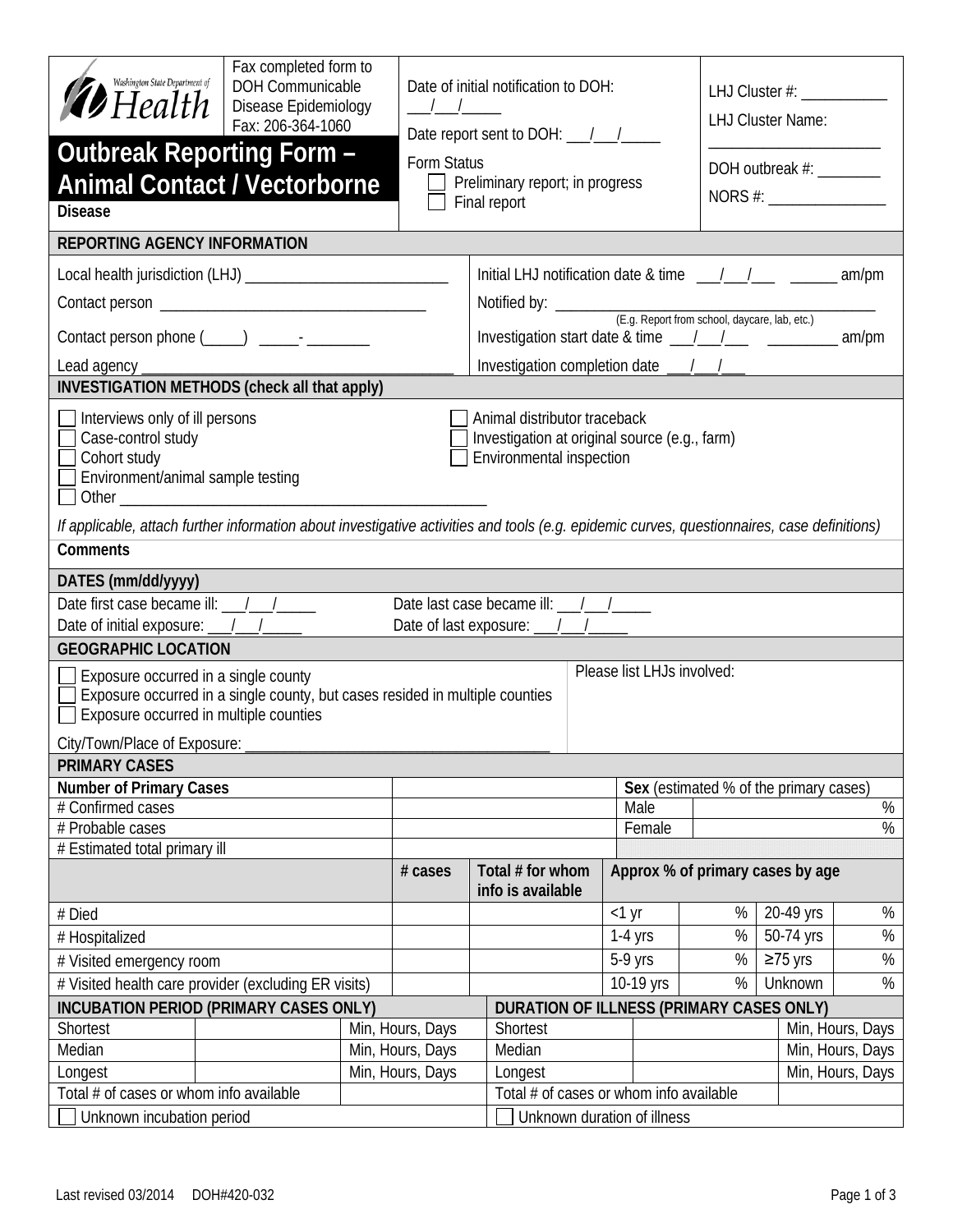| SIGNS OR SYMPTOMS (PRIMARY CASES ONLY)                                                                                                                 |                |      |                                           |                |                                                                   |                                               |                                       |  |                 |                          |  |
|--------------------------------------------------------------------------------------------------------------------------------------------------------|----------------|------|-------------------------------------------|----------------|-------------------------------------------------------------------|-----------------------------------------------|---------------------------------------|--|-----------------|--------------------------|--|
| # cases with signs or symptoms<br>Feature (e.g. diarrhea, fever, cough)                                                                                |                |      |                                           |                |                                                                   |                                               | Total # cases for whom info available |  |                 |                          |  |
|                                                                                                                                                        |                |      |                                           |                |                                                                   |                                               |                                       |  |                 |                          |  |
|                                                                                                                                                        |                |      |                                           |                |                                                                   |                                               |                                       |  |                 |                          |  |
|                                                                                                                                                        |                |      |                                           |                |                                                                   |                                               |                                       |  |                 |                          |  |
|                                                                                                                                                        |                |      |                                           |                |                                                                   |                                               |                                       |  |                 |                          |  |
| <b>SECONDARY CASES</b>                                                                                                                                 |                |      |                                           |                |                                                                   |                                               |                                       |  |                 |                          |  |
| Mode of secondary transmission (check all that apply)                                                                                                  |                |      |                                           |                | Number of secondary cases                                         |                                               |                                       |  |                 |                          |  |
| $\Box$ Food<br>$\Box$ Water<br>□ Animal contact<br>□ Person-to-person                                                                                  |                |      |                                           |                |                                                                   | # Confirmed secondary cases                   |                                       |  |                 |                          |  |
| $\Box$ Environmental contamination other than food/water                                                                                               |                |      |                                           |                | # Probable secondary cases                                        |                                               |                                       |  |                 |                          |  |
| $\Box$ Indeterminate/Other/Unknown                                                                                                                     |                |      |                                           |                | Total # secondary cases                                           |                                               |                                       |  |                 |                          |  |
|                                                                                                                                                        |                |      |                                           |                | Total # cases (Primary + Secondary)                               |                                               |                                       |  |                 |                          |  |
| TOTAL CASES (PRIMARY AND SECONDARY):                                                                                                                   |                |      |                                           |                |                                                                   |                                               |                                       |  |                 |                          |  |
| <b>LABORATORY</b>                                                                                                                                      |                |      |                                           |                |                                                                   |                                               |                                       |  |                 |                          |  |
| Etiology known?                                                                                                                                        | $\Box$ Yes     | ∏ No |                                           |                |                                                                   |                                               |                                       |  |                 |                          |  |
| If etiology is <i>unknown</i> , were patient specimens collected? $\Box$ Yes                                                                           |                |      |                                           |                |                                                                   | $\Box$ No                                     |                                       |  |                 |                          |  |
| If yes, how many specimens collected? (provide numeric value) _<br>What were they tested for? (check all that apply) $\Box$ Bacteria<br>$\Box$ Viruses |                |      |                                           |                |                                                                   |                                               |                                       |  |                 |                          |  |
| Genus                                                                                                                                                  | <b>Species</b> |      |                                           |                |                                                                   | $\Box$ Chemicals/Toxins<br>Confirmed outbreak |                                       |  | <b>Detected</b> | Parasites<br># Confirmed |  |
|                                                                                                                                                        |                |      | Serotype                                  |                | etiology                                                          |                                               | <b>Other</b><br>characteristics       |  | $in^*$          | cases                    |  |
|                                                                                                                                                        |                |      |                                           |                |                                                                   | Yes                                           |                                       |  |                 |                          |  |
|                                                                                                                                                        |                |      |                                           |                |                                                                   |                                               |                                       |  |                 |                          |  |
|                                                                                                                                                        |                |      |                                           |                |                                                                   | Yes                                           |                                       |  |                 |                          |  |
| *Specimen detected in (choose all that apply) $1$ – patient $2$ – food $3$ – environment $4$ – food worker $5$ – animal                                |                |      |                                           |                |                                                                   |                                               |                                       |  |                 | $6 - water$              |  |
| <b>DOH USE ONLY:</b>                                                                                                                                   |                |      |                                           |                |                                                                   |                                               |                                       |  |                 |                          |  |
| MAJOR SETTING OF EXPOSURE (choose one)                                                                                                                 |                |      |                                           |                |                                                                   |                                               |                                       |  |                 |                          |  |
| $\Box$ Camp                                                                                                                                            |                |      |                                           |                | $\Box$ Multiple settings (e.g., pets in >1 home)<br>$\Box$ School |                                               |                                       |  |                 |                          |  |
| □ Campground                                                                                                                                           |                |      | $\Box$ Nursing home                       | $\Box$ Ship    |                                                                   |                                               |                                       |  |                 |                          |  |
| $\Box$ Child day care<br>$\Box$ Pet store                                                                                                              |                |      |                                           |                |                                                                   |                                               | □ Workplace                           |  |                 |                          |  |
| □ Community-wide<br>□ Petting zoo                                                                                                                      |                |      | $\Box$ Other                              |                |                                                                   |                                               |                                       |  |                 |                          |  |
| $\Box$ Prison or detention facility<br>$\Box$ Fair<br>$\Box$ Farm                                                                                      |                |      | $\Box$ Private setting (residential home) |                |                                                                   |                                               |                                       |  |                 |                          |  |
| $\Box$ Hospital<br>$\Box$ Religious facility                                                                                                           |                |      |                                           |                |                                                                   |                                               |                                       |  |                 |                          |  |
| $\Box$ Hotel<br>$\Box$ Restaurant                                                                                                                      |                |      |                                           |                |                                                                   |                                               |                                       |  |                 |                          |  |
| Name of facility or major setting:                                                                                                                     |                |      |                                           |                |                                                                   |                                               |                                       |  |                 |                          |  |
|                                                                                                                                                        |                |      |                                           |                |                                                                   |                                               |                                       |  |                 |                          |  |
| ANIMALS AND THEIR ENVIRONMENT                                                                                                                          |                |      |                                           |                |                                                                   |                                               |                                       |  |                 |                          |  |
| <b>Setting of Exposure</b><br>Type of animal                                                                                                           |                |      |                                           | <b>Remarks</b> |                                                                   |                                               |                                       |  |                 |                          |  |
|                                                                                                                                                        |                |      |                                           |                |                                                                   |                                               |                                       |  |                 |                          |  |
|                                                                                                                                                        |                |      |                                           |                |                                                                   |                                               |                                       |  |                 |                          |  |
|                                                                                                                                                        |                |      |                                           |                |                                                                   |                                               |                                       |  |                 |                          |  |
|                                                                                                                                                        |                |      |                                           |                |                                                                   |                                               |                                       |  |                 |                          |  |
|                                                                                                                                                        |                |      |                                           |                |                                                                   |                                               |                                       |  |                 |                          |  |
|                                                                                                                                                        |                |      |                                           |                |                                                                   |                                               |                                       |  |                 |                          |  |
| PUBLIC HEALTH ACTIONS AND CONTROL MEASURES                                                                                                             |                |      |                                           |                |                                                                   |                                               |                                       |  |                 |                          |  |
| Health education information provided to cases and contacts                                                                                            |                |      |                                           |                |                                                                   |                                               |                                       |  |                 |                          |  |
| Cases evaluated for sensitive occupations or situations and excluded during contagious period if necessary                                             |                |      |                                           |                |                                                                   |                                               |                                       |  |                 |                          |  |
|                                                                                                                                                        |                |      |                                           |                |                                                                   |                                               |                                       |  |                 |                          |  |
|                                                                                                                                                        |                |      |                                           |                |                                                                   |                                               |                                       |  |                 |                          |  |
|                                                                                                                                                        |                |      |                                           |                |                                                                   |                                               |                                       |  |                 |                          |  |
|                                                                                                                                                        |                |      |                                           |                |                                                                   |                                               |                                       |  |                 |                          |  |